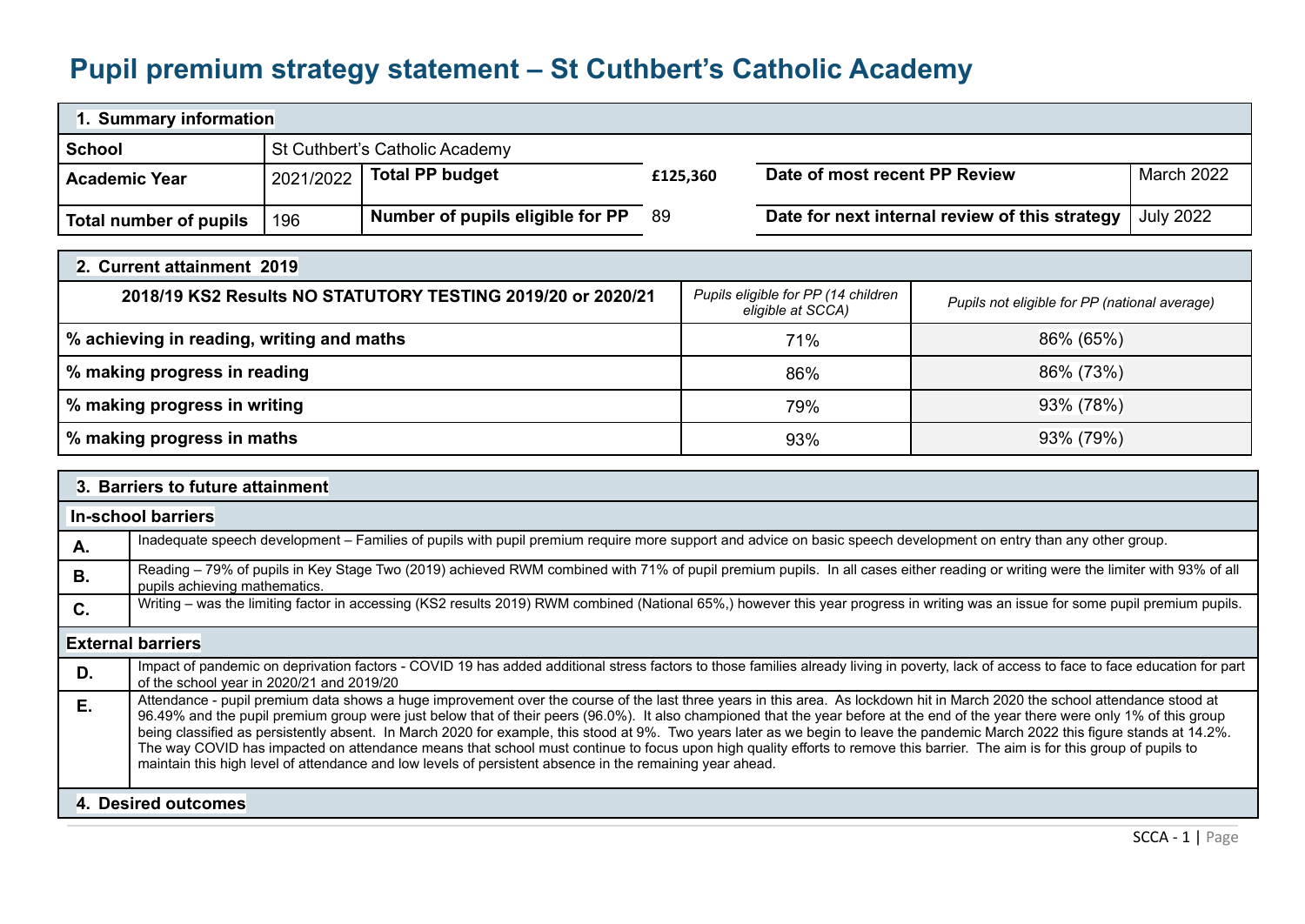|                            | Desired outcomes and how they will be measured                                                                   |                                                                                                                                                                                                                                                                                                                                                              | Success criteria                                                                                                                                                                                                                                                                                                                                                                                                                                                                                                                                                                                  |                                                                                                                                                                                                                                                   |                                            |                                            |
|----------------------------|------------------------------------------------------------------------------------------------------------------|--------------------------------------------------------------------------------------------------------------------------------------------------------------------------------------------------------------------------------------------------------------------------------------------------------------------------------------------------------------|---------------------------------------------------------------------------------------------------------------------------------------------------------------------------------------------------------------------------------------------------------------------------------------------------------------------------------------------------------------------------------------------------------------------------------------------------------------------------------------------------------------------------------------------------------------------------------------------------|---------------------------------------------------------------------------------------------------------------------------------------------------------------------------------------------------------------------------------------------------|--------------------------------------------|--------------------------------------------|
| Α.                         |                                                                                                                  |                                                                                                                                                                                                                                                                                                                                                              | Increased rate of progress of pupil premium pupils in reading and writing, within Key<br>Stage Two through careful identification through DAFITAL and low stakes assessments                                                                                                                                                                                                                                                                                                                                                                                                                      | Majority of pupils make good progress across the school (DAFITAL and DATA Drop<br>evidence) in reading and writing                                                                                                                                |                                            |                                            |
| <b>B.</b>                  |                                                                                                                  | having poor speech and language within Key Stage Two                                                                                                                                                                                                                                                                                                         | Rapid progress for pupil premium pupils identified (by SENDCO/Class Teachers) as still                                                                                                                                                                                                                                                                                                                                                                                                                                                                                                            | Pupils receive appropriate support from the speech and language programme (SHINE<br>and internal SSA led programme) with progress charted in DAFITALs and Data Drops as<br>well as exit (discharge) figures from SALT                             |                                            |                                            |
| $\mathbf{C}$ .             |                                                                                                                  |                                                                                                                                                                                                                                                                                                                                                              | Improve attendance levels for pupil premium pupils above national average                                                                                                                                                                                                                                                                                                                                                                                                                                                                                                                         | 2021/22 to conclude with attendance for Pupil Premium pupils at 96% or better with<br>persistent absence reducing from the previous year                                                                                                          |                                            |                                            |
| D.                         | Reduce any lateness and persistent absence figures for pupil premium pupils                                      |                                                                                                                                                                                                                                                                                                                                                              |                                                                                                                                                                                                                                                                                                                                                                                                                                                                                                                                                                                                   | 14% of pupil premium group (sixteen pupils) are persistently absent in March 2022 (just<br>at the start of exit of the pandemic with restrictions easing) yet only 1% in 2020. The<br>schools aims for a return to the previous three year trend. |                                            |                                            |
| Ε.                         |                                                                                                                  |                                                                                                                                                                                                                                                                                                                                                              | Improve to and maintain EYFS Pupil Premium outcomes in line with National Average                                                                                                                                                                                                                                                                                                                                                                                                                                                                                                                 | Achieve EYFS PP GLD and maintain at national average (Nat:71.8% in 2018/19) being<br>in line with National Average.                                                                                                                               |                                            |                                            |
| F.                         |                                                                                                                  |                                                                                                                                                                                                                                                                                                                                                              | Improve the quality of opportunities for pupils to work on their knowledge of wellbeing                                                                                                                                                                                                                                                                                                                                                                                                                                                                                                           | Quality pupil voice and school council responses relating to pupil premium pupils'<br>journey through school.                                                                                                                                     |                                            |                                            |
|                            | 5. Planned expenditure                                                                                           |                                                                                                                                                                                                                                                                                                                                                              |                                                                                                                                                                                                                                                                                                                                                                                                                                                                                                                                                                                                   |                                                                                                                                                                                                                                                   |                                            |                                            |
|                            | Academic year                                                                                                    | 2021/22                                                                                                                                                                                                                                                                                                                                                      |                                                                                                                                                                                                                                                                                                                                                                                                                                                                                                                                                                                                   |                                                                                                                                                                                                                                                   |                                            |                                            |
|                            |                                                                                                                  |                                                                                                                                                                                                                                                                                                                                                              |                                                                                                                                                                                                                                                                                                                                                                                                                                                                                                                                                                                                   |                                                                                                                                                                                                                                                   |                                            |                                            |
|                            |                                                                                                                  | i. Quality of teaching for all                                                                                                                                                                                                                                                                                                                               |                                                                                                                                                                                                                                                                                                                                                                                                                                                                                                                                                                                                   |                                                                                                                                                                                                                                                   |                                            |                                            |
|                            | <b>Desired outcome</b>                                                                                           | Chosen action /<br>approach                                                                                                                                                                                                                                                                                                                                  | What is the evidence and rationale<br>for this choice?                                                                                                                                                                                                                                                                                                                                                                                                                                                                                                                                            | How will you ensure it is<br>implemented well?                                                                                                                                                                                                    | <b>Staff lead</b>                          | When will you<br>review<br>implementation? |
| progress of pupil          | Maximise levels of<br>attainment and rate of<br>premium pupils in<br>reading and writing<br>within Key Stage Two | Class based SSA<br>support in classes<br>targeting pupils<br>identified through<br>assessments so pupils<br>are fluent<br>readers/writers by the<br>end of Key Stage Two<br>Use of literary<br>canon/writing SOL to<br>provide high quality<br>language models, with<br>teacher guidance<br>Implementation of Read<br>Write Inc scheme Fresh<br><b>Start</b> | Pupils' fluency across the school needs<br>improvement across the school<br>Systematic implementation of the literary<br>canon/writing SOL and modelling of planning in<br>KS2 have been unable to be applied consistently<br>in light of the pandemic<br>Fresh Start is implemented within the school and<br>sessions tailored to pupils' needs. Writing<br>Revolution course attended by MCO, LJA, LHI<br>with English champions being part of that journey<br>Gaps identified as part of ongoing assessments.<br>These are plugged and support given through<br>121/Catch Up Premium/Tutoring. | DAFITAL/Assessment Meetings in<br>line with policy.<br>Master classes offered termly as part<br>of SSA CPD sessions<br>EAL Support for those with language<br>barriers                                                                            | <b>MCO/HKN</b><br><b>DFS</b><br><b>ASH</b> | Termly by SS                               |
| <b>Total budgeted cost</b> |                                                                                                                  |                                                                                                                                                                                                                                                                                                                                                              |                                                                                                                                                                                                                                                                                                                                                                                                                                                                                                                                                                                                   |                                                                                                                                                                                                                                                   |                                            | £28,501.08                                 |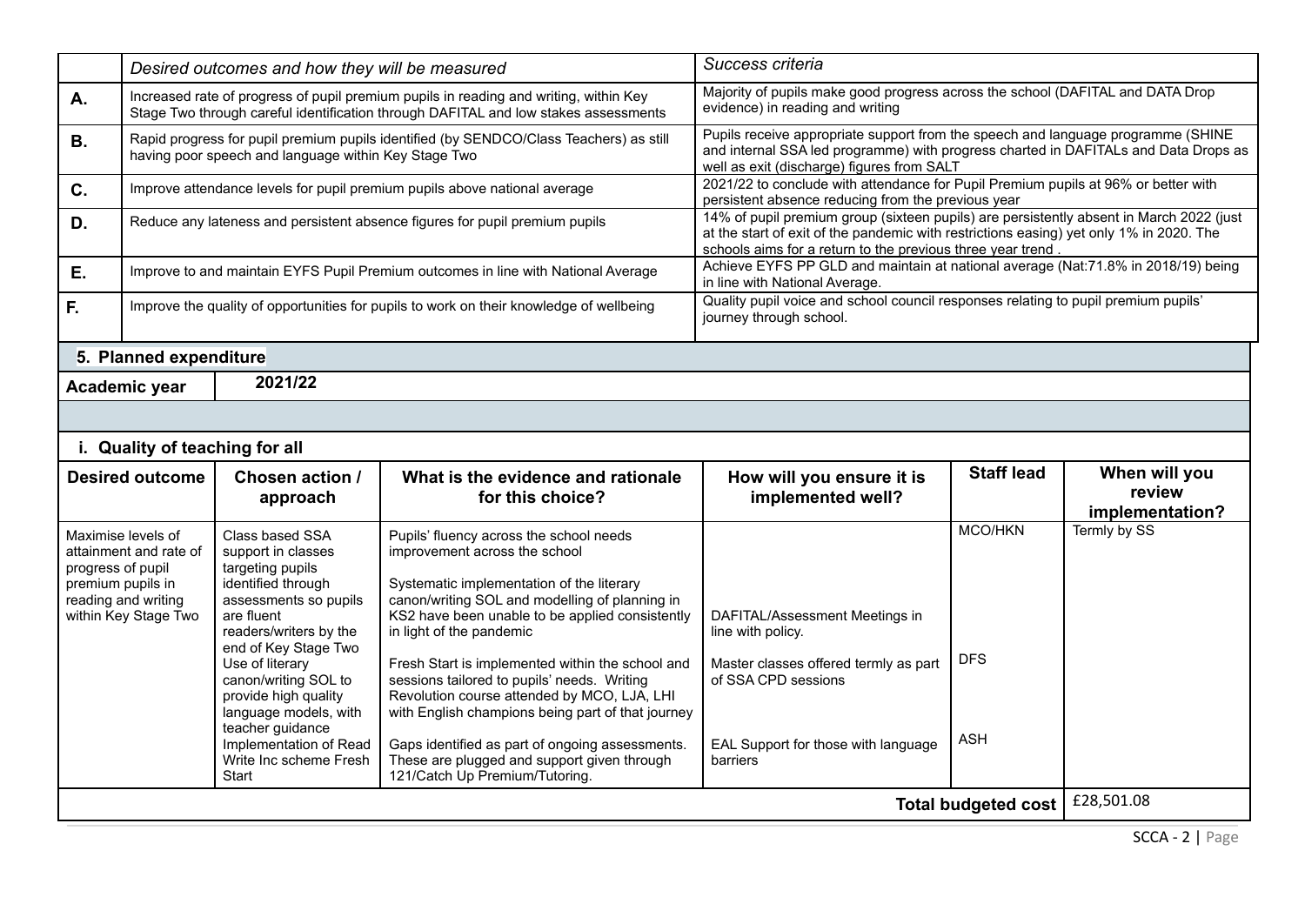| ii. Targeted support                                                                                                        |                                                                                               |                                                                                                                                                                                                           |                                                                                                                                                                                     |                                                                    |                                            |
|-----------------------------------------------------------------------------------------------------------------------------|-----------------------------------------------------------------------------------------------|-----------------------------------------------------------------------------------------------------------------------------------------------------------------------------------------------------------|-------------------------------------------------------------------------------------------------------------------------------------------------------------------------------------|--------------------------------------------------------------------|--------------------------------------------|
| <b>Desired outcome</b>                                                                                                      | <b>Chosen</b><br>action/approach                                                              | What is the evidence and rationale<br>for this choice?                                                                                                                                                    | How will you ensure it is<br>implemented well?                                                                                                                                      | <b>Staff lead</b>                                                  | When will you<br>review<br>implementation? |
| Rapid progress (from<br>often well below ARE<br>to in line by end of<br>EYFS) for pupil<br>premium pupils<br>identified (by | SHINE Speech<br>Therapist supported by<br>full time SALT SSA in<br>school                     | Caseload when assessed in 2021/22 Autumn<br>term remained heavy on the number of pupil<br>premium. COVID has created additional barriers<br>to the implementation of developments.                        | Half Termly Review meetings<br>between SENDCO and SHINE<br>therapist implemented tracking pupils<br>and exploring impact of intervention,<br>identifying new pupils to be targeted. | <b>DFS</b><br>(SENDCO)<br>with<br><b>SHINE</b><br><b>THERAPIST</b> | Half Termly by DFS, and<br>SS              |
| SENDCO/Class<br>Teachers) as having<br>poor speech and<br>language                                                          |                                                                                               | EYFS On Entry Baseline 2021 indicated level of<br>S&L for pupil premium pupils that is well below<br>that of their expected age.                                                                          | Plan, Do, Reivew Meetings exploring<br>pupil progress following interventions<br>and readdressing/focusing<br>completed in light of that information.                               | <b>HKN</b>                                                         | Half Termly by HKN, and<br><b>SS</b>       |
|                                                                                                                             |                                                                                               | The current Year 1 and 2 classes both have 27%<br>of the cohort speaking English as their second<br>language (a proportion of whom are Pupil<br>Premium).                                                 | Half Termly Review with SS                                                                                                                                                          | <b>SSM</b>                                                         |                                            |
|                                                                                                                             |                                                                                               |                                                                                                                                                                                                           |                                                                                                                                                                                     | <b>Total budgeted cost</b>                                         | £29,500.00                                 |
| iii.<br><b>Other approaches</b>                                                                                             |                                                                                               |                                                                                                                                                                                                           |                                                                                                                                                                                     |                                                                    |                                            |
| <b>Desired outcome</b>                                                                                                      | <b>Chosen</b><br>action/approach                                                              | What is the evidence and rationale<br>for this choice?                                                                                                                                                    | How will you ensure it is<br>implemented well?                                                                                                                                      | <b>Staff lead</b>                                                  | When will you<br>review<br>implementation? |
| Maintain attendance<br>levels for pupil<br>premium pupils above<br>national average                                         | Pastoral Team and<br>PWO work on engaging<br>with those that fail to<br>attend school with an | Support for pupils in engaging with school and<br>addressing attendance issues in line with school<br>policy, with a particular focus upon those pupil<br>premium pupils who did not attend school during | Half Termly analysis of attendance<br>data by our attendance officer and<br>cross trust lead.                                                                                       | <b>DSA</b>                                                         | Half Termly AMu, DSA<br><b>SSM</b>         |
|                                                                                                                             | effective administration<br>team supporting their<br>analysis and                             | the lock down COVID 19 pandemic. Pupil<br>premium data has begun to improve across the<br>year groups however, it is still less than before                                                               | Review of pupil premium attendance<br>by cross trust lead alongside<br>supervision sessions with Exec Head                                                                          | SSM/DSA/AMu                                                        |                                            |
|                                                                                                                             | engagement                                                                                    | teh pandemic.                                                                                                                                                                                             | Direct discussions with parents who<br>choose to take up their holidays at                                                                                                          | AMU/SSM                                                            |                                            |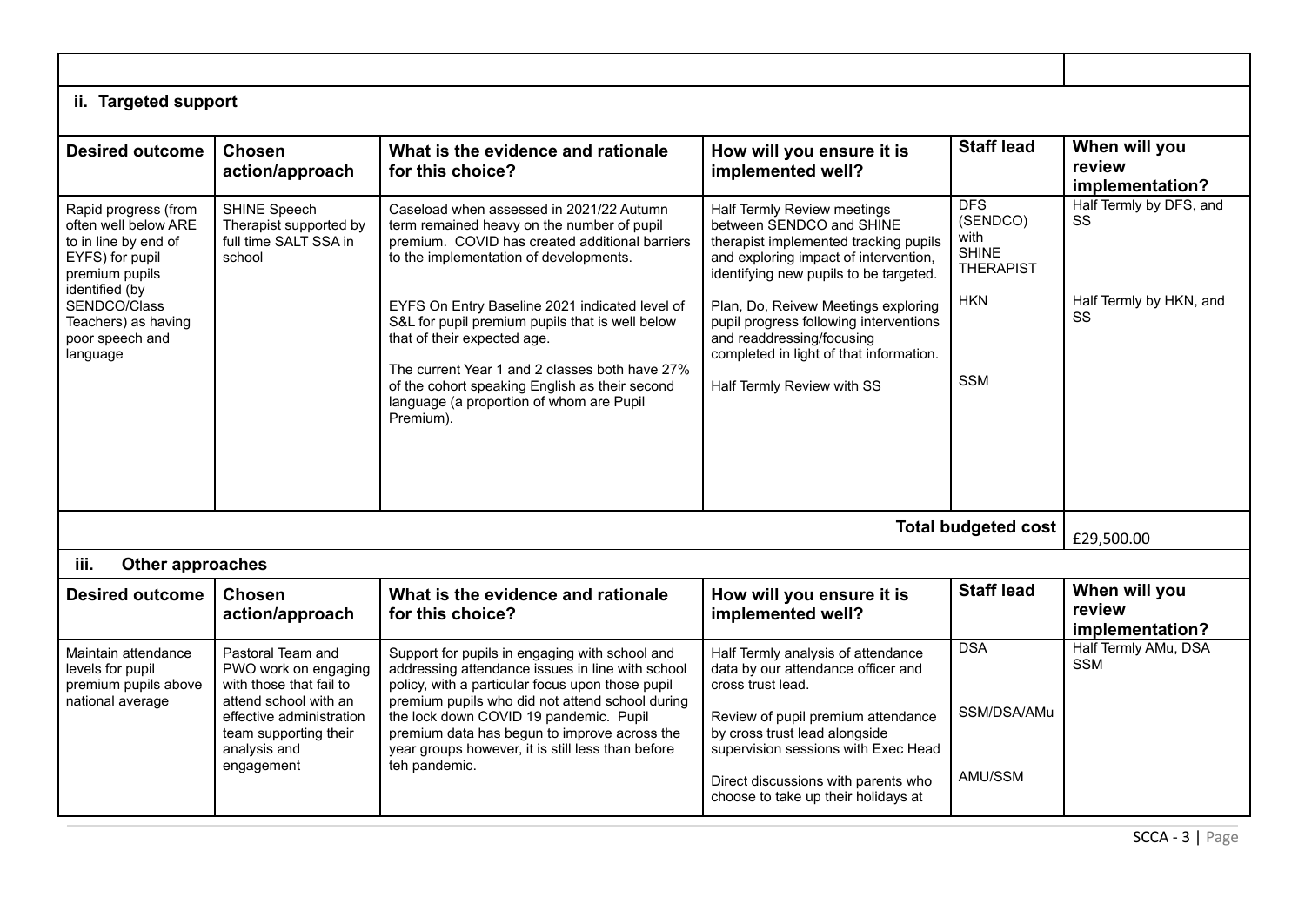| Contingency<br><b>Total Spend Including Contingency</b>                                                             |                                                                                                                                             |                                                                                                                                                                                                                                                                                                                                                                                                                                                                                                                                                                                                                                                                                                                                          |                                                                                                                                                                                     | £119,705.00                |                               |
|---------------------------------------------------------------------------------------------------------------------|---------------------------------------------------------------------------------------------------------------------------------------------|------------------------------------------------------------------------------------------------------------------------------------------------------------------------------------------------------------------------------------------------------------------------------------------------------------------------------------------------------------------------------------------------------------------------------------------------------------------------------------------------------------------------------------------------------------------------------------------------------------------------------------------------------------------------------------------------------------------------------------------|-------------------------------------------------------------------------------------------------------------------------------------------------------------------------------------|----------------------------|-------------------------------|
|                                                                                                                     |                                                                                                                                             |                                                                                                                                                                                                                                                                                                                                                                                                                                                                                                                                                                                                                                                                                                                                          |                                                                                                                                                                                     | <b>Total budgeted cost</b> | £107,001.08<br>£12,703.92     |
|                                                                                                                     |                                                                                                                                             | additional support usually following a family<br>crisis. COVID 19 has increased this situation.<br>Having secured funding to improve the grounds<br>further, funding has been secured to create an<br>improved MUGA. Use of this MUGA through<br>engagement with PE lead is the next focus                                                                                                                                                                                                                                                                                                                                                                                                                                               |                                                                                                                                                                                     |                            | £61,703.92                    |
| Improve the quality of<br>opportunities for pupils<br>to work on positive<br>attitudes to exercise<br>and wellbeing | PE Subject Lead will<br>work on engaging with<br>those pupils that have<br>poor emotional and<br>physical health                            | Improve the quality of opportunities within our<br>school grounds for pupils to work on positive<br>attitudes to exercise and wellbeing in light of<br>COVID<br>Pupil premium families regularly have periods<br>within the school year where they require                                                                                                                                                                                                                                                                                                                                                                                                                                                                               | Monthly meetings led by RST and<br>site team.<br>Coaching of welfare staff to support<br>delivery with children<br>Use of Pupil Voice                                               | RST and SSM                | Half Termly RST, SSM,<br>/AMU |
| Reduce lateness and<br>persistent absence<br>figures for pupil<br>premium pupils                                    | Pastoral Team and<br>PWO work on engaging<br>with those that are<br>persistently absent or<br>late.                                         | Strong set of results at the end of 2018/19 could<br>not be maintained during the pandemic, however<br>two years of slow improvements were beginning<br>to be seen. Pupils mainly at home, some pupils<br>in school due to key worker/vulnerable status<br>In*(2018/19 pre pandemic) attendance and<br>punctuality of pupil premium groups in years<br>EYFS (96.24%) and 5 (96.74%) were below their<br>non-pupil premium peers. The Y5 cohort has<br>now left our school, however the Year R pupils<br>are now in Year 2. Both this class and the year<br>below require a focus to ensure that their<br>attendance improves. (Y2 - 10% and Year 2<br>12% of the pupil premium cohort are currently in<br>the persistently absent group. | Half Termly analysis of attendance<br>data by cross trust attendance<br>officer.<br>Reviews discussed with governors to<br>support strategies to maintain<br>sustained improvement. | SSM/AMu/DSA                | Half Termly SSM, DSA          |
|                                                                                                                     | Support for pupil<br>premium children with<br>school educational trips<br>and extended visits<br>including before and<br>after school clubs | Evidence shows that pupil premium attendance<br>on days of school trips and swimming is lower<br>than that of their peers and of those pupil<br>premium pupils that have family holidays these<br>are often taken during term time. These pupil<br>premium families often explain that they choose<br>to take their child out of school during term time<br>as they save money compared to holiday time.                                                                                                                                                                                                                                                                                                                                 | this time of year/not send their child<br>to school (non COVID related).                                                                                                            | AMU                        |                               |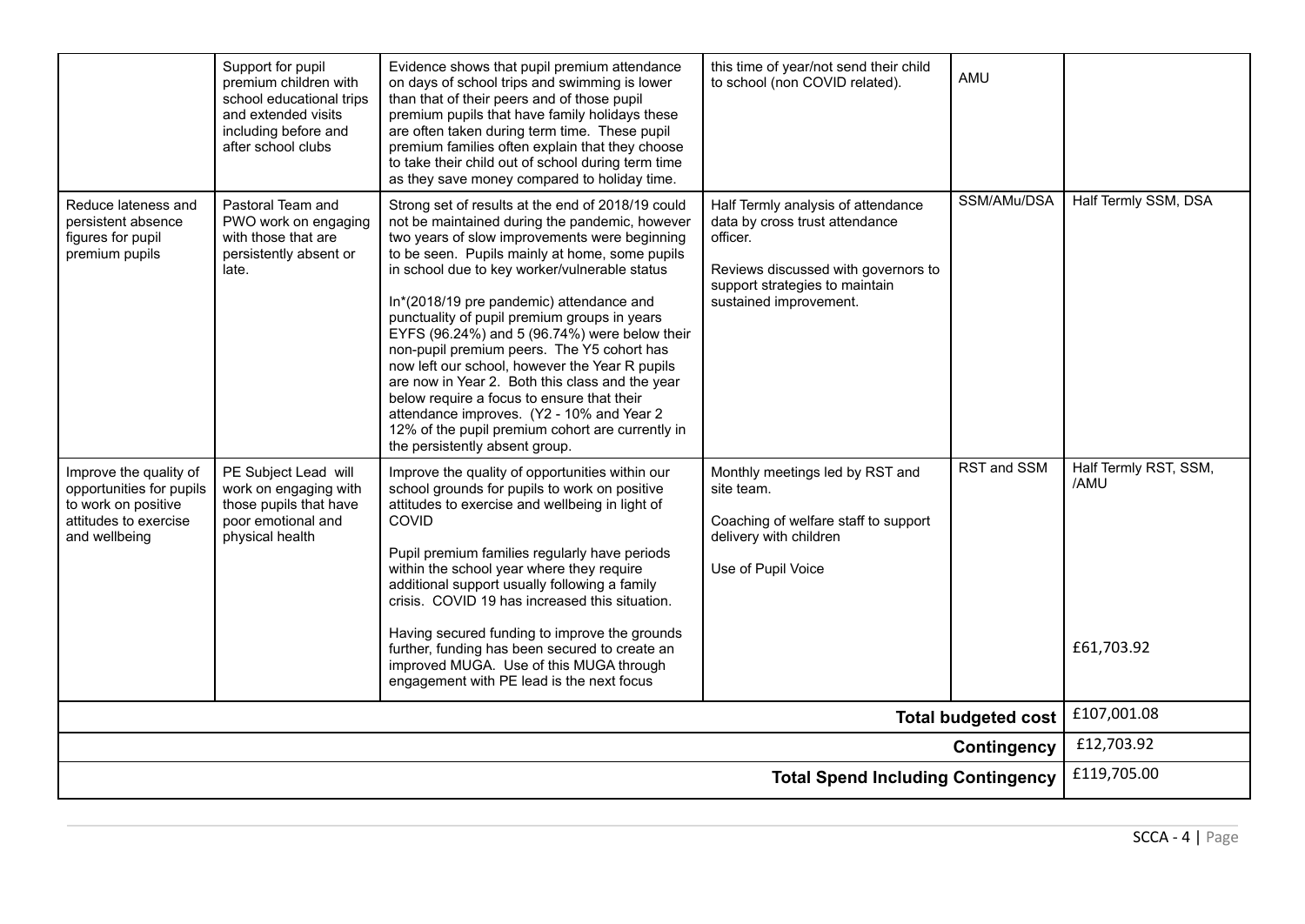| 6. Review of expenditure                                                                                                  |                                                                                                                                                                                                                                                                                                                         |                                                                                                                                                                                                                                                                                                                                                                                                                                                                                                                                                                                                                                                                                                                                                                                                                                                                                                         |                                                                                                                                                                                                                                                                                                                                                                                                                        |          |  |  |  |
|---------------------------------------------------------------------------------------------------------------------------|-------------------------------------------------------------------------------------------------------------------------------------------------------------------------------------------------------------------------------------------------------------------------------------------------------------------------|---------------------------------------------------------------------------------------------------------------------------------------------------------------------------------------------------------------------------------------------------------------------------------------------------------------------------------------------------------------------------------------------------------------------------------------------------------------------------------------------------------------------------------------------------------------------------------------------------------------------------------------------------------------------------------------------------------------------------------------------------------------------------------------------------------------------------------------------------------------------------------------------------------|------------------------------------------------------------------------------------------------------------------------------------------------------------------------------------------------------------------------------------------------------------------------------------------------------------------------------------------------------------------------------------------------------------------------|----------|--|--|--|
| <b>Previous Academic Year</b>                                                                                             |                                                                                                                                                                                                                                                                                                                         |                                                                                                                                                                                                                                                                                                                                                                                                                                                                                                                                                                                                                                                                                                                                                                                                                                                                                                         |                                                                                                                                                                                                                                                                                                                                                                                                                        |          |  |  |  |
|                                                                                                                           | i. Quality of teaching for all                                                                                                                                                                                                                                                                                          |                                                                                                                                                                                                                                                                                                                                                                                                                                                                                                                                                                                                                                                                                                                                                                                                                                                                                                         |                                                                                                                                                                                                                                                                                                                                                                                                                        |          |  |  |  |
| <b>Desired outcome</b>                                                                                                    | Chosen<br>action/approach                                                                                                                                                                                                                                                                                               | Estimated impact: Did you meet the success criteria? Include<br>impact on pupils not eligible for PP, if appropriate.                                                                                                                                                                                                                                                                                                                                                                                                                                                                                                                                                                                                                                                                                                                                                                                   | <b>Lessons learned</b><br>(and whether you will continue with this<br>approach)                                                                                                                                                                                                                                                                                                                                        | Cost     |  |  |  |
| Increased attainment<br>and rate of progress of<br>pupil premium pupils in<br>reading and writing<br>within Key Stage Two | Class based SSA<br>support in classes<br>targeting pupils identified<br>through DAFITAL so<br>pupils are fluent readers<br>by the end of Key Stage<br>Two<br>Use of literary canon to<br>provide high quality<br>language models, with<br>teacher guidance<br>Implementation of Read<br>Write Inc scheme Fresh<br>Start | Pupils' fluency across the school needs improvement across the<br>school<br>Some pockets of improvement have been seen however pandemic<br>absence has continued to impact.<br>Systematic implementation of the literary canon has improved staff<br>knowledge, reading remains a concern. Early evidence of fluency<br>improvements (reading wpm) shows promise in the techniques being<br>used.<br>Fresh Start is implemented within the school and sessions tailored to<br>pupils' needs. Staffing issues to cover sessions were creatively<br>overcome, SSAs responsible continue to confirm this works, however<br>teachers share concern over what pupils are missing within lessons.<br>Gaps identified as part of DAFITAL are plugged and support given<br>through 121/Catch Up Premium. DAFITALs did not take place to the<br>extent they have in previous years, COVID has affected teaching. | Fluency is having an impact and so<br>continue into 2021/22<br>Fresh Start is having an impact and so<br>continue into 2021/22, however review the<br>times of intervention and balance with the<br>canon.<br>DAFITAL when they were in place were<br>having an impact but they were unable to<br>continue. Reinstate the process so that<br>pupils and staff can continue with this<br>effective support into 2021/22 | £4821.00 |  |  |  |
|                                                                                                                           | ii. Targeted support                                                                                                                                                                                                                                                                                                    |                                                                                                                                                                                                                                                                                                                                                                                                                                                                                                                                                                                                                                                                                                                                                                                                                                                                                                         |                                                                                                                                                                                                                                                                                                                                                                                                                        |          |  |  |  |
| <b>Desired outcome</b>                                                                                                    | Chosen<br>action/approach                                                                                                                                                                                                                                                                                               | Estimated impact: Did you meet the success criteria? Include<br>impact on pupils not eligible for PP, if appropriate.                                                                                                                                                                                                                                                                                                                                                                                                                                                                                                                                                                                                                                                                                                                                                                                   | <b>Lessons learned</b><br>(and whether you will continue with this<br>approach)                                                                                                                                                                                                                                                                                                                                        | Cost     |  |  |  |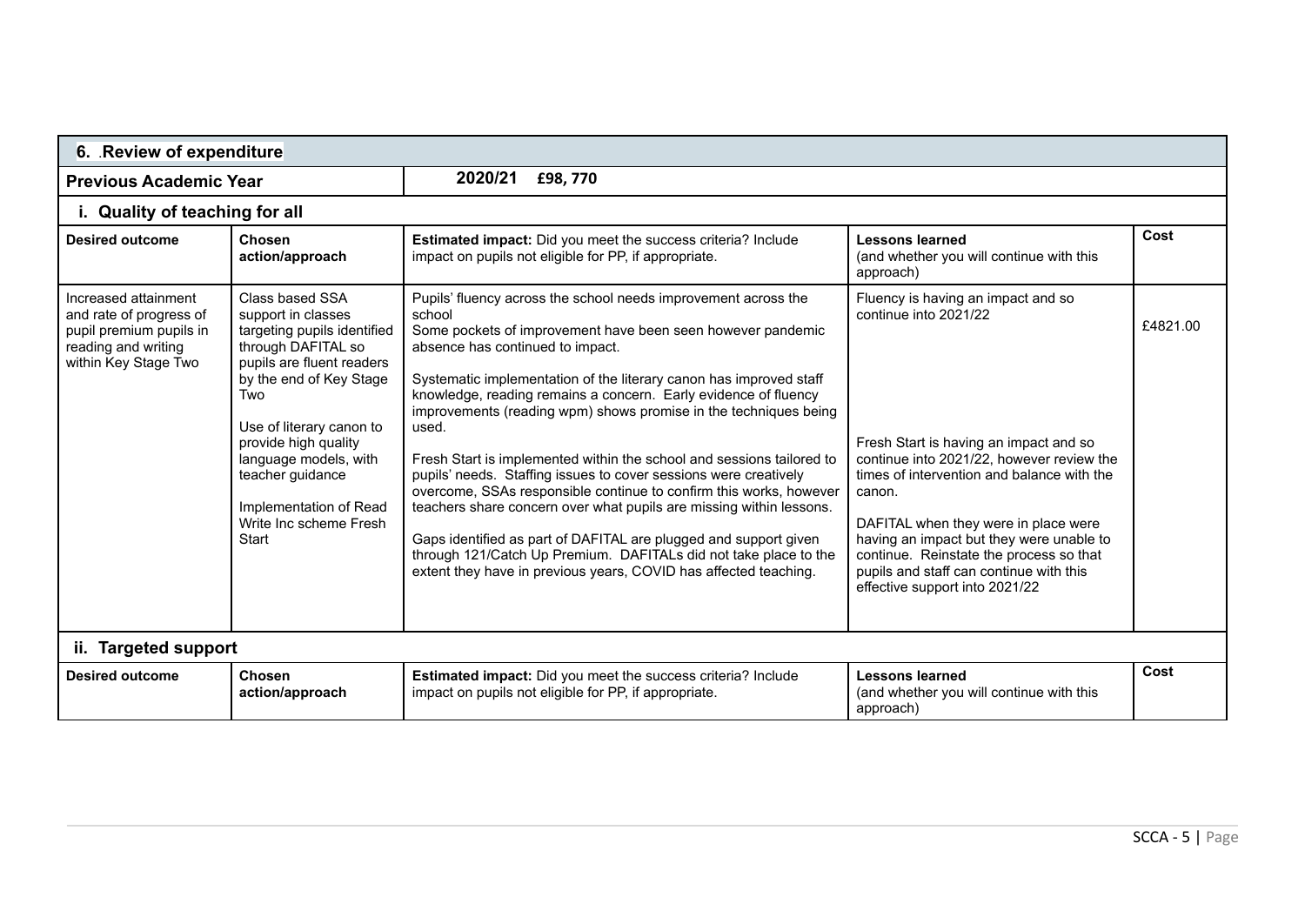| Rapid progress for pupil<br>premium pupils identified<br>(by SENDCO/Class<br>Teachers) as having poor<br>speech and language | <b>SHINE Speech Therapist</b><br>supported by full time<br>SALT SSA in school                                                                                                                                                                                                                                                | Caseload when assessed in 2020/21 Autumn term remained heavy<br>on the number of pupil premium. COVID has continued to create<br>barriers to the implementation of developments.<br>EYFS On Entry Baseline 2020 indicated poor S&L for pupil premium<br>pupils. This continued into the year and 2021 show similar picture.<br>Impact of COVID not allowing toddler groups and health visitors<br>within the family homes.<br>The current Year 1 pupils have 43% of the cohort speaking English<br>as their second language (25% of whom are Pupil Premium)<br>This class have moved on a year group, significant improvement in<br>their language progress in phonics. | Work on speech and language is having an<br>impact at a classroom level for those<br>individual pupils and so continue into<br>2021/22<br>Explore the need for plan do review<br>strategies within SENDO review sessions<br>for certain pupils so intervention at a higher<br>level can be sourced. | £30,000          |
|------------------------------------------------------------------------------------------------------------------------------|------------------------------------------------------------------------------------------------------------------------------------------------------------------------------------------------------------------------------------------------------------------------------------------------------------------------------|-------------------------------------------------------------------------------------------------------------------------------------------------------------------------------------------------------------------------------------------------------------------------------------------------------------------------------------------------------------------------------------------------------------------------------------------------------------------------------------------------------------------------------------------------------------------------------------------------------------------------------------------------------------------------|-----------------------------------------------------------------------------------------------------------------------------------------------------------------------------------------------------------------------------------------------------------------------------------------------------|------------------|
| iii. Other approaches                                                                                                        |                                                                                                                                                                                                                                                                                                                              |                                                                                                                                                                                                                                                                                                                                                                                                                                                                                                                                                                                                                                                                         |                                                                                                                                                                                                                                                                                                     |                  |
| <b>Desired outcome</b>                                                                                                       | Chosen<br>action/approach                                                                                                                                                                                                                                                                                                    | Estimated impact: Did you meet the success criteria? Include<br>impact on pupils not eligible for PP, if appropriate.                                                                                                                                                                                                                                                                                                                                                                                                                                                                                                                                                   | <b>Lessons learned</b><br>(and whether you will continue with this<br>approach)                                                                                                                                                                                                                     | Cost             |
| Maintain attendance<br>levels for pupil premium<br>pupils above national<br>average                                          | Pastoral Team and PWO<br>work on engaging with<br>those that fail to attend<br>school with an effective<br>administration team<br>supporting their analysis<br>and engagement<br>Support for pupil<br>premium children with<br>school educational trips<br>and extended visits<br>including before and<br>after school clubs | Support for pupils in engaging with school and addressing<br>attendance issues in line with school policy, with a particular focus<br>upon those pupil premium pupils who did not attend school during<br>the lock down COVID 19 pandemic. Attendance is a concern, in<br>particular persistently absent. Pupils require more time in school to<br>confirm the impact of this.<br>Pupil premium families continue to need more support than those of<br>non pupil premium families. The school supports carefully and<br>wisely however attendance remains a concern.                                                                                                   | Continuation of this approach as<br>attendance is improving and mid year<br>reviews show its impact. COVID has again<br>impacted on school's ability to engage but<br>when school has it has been impactful.<br>Therefore we will continue into 2021/22                                             | Total<br>£63,949 |
| Reduce lateness and<br>persistent absence<br>figures for pupil premium<br>pupils                                             | Pastoral Team and PWO<br>work on engaging with<br>those that are<br>persistently absent or<br>late                                                                                                                                                                                                                           | Pupils mainly at home the previous year and some pupils in school<br>find it difficult to break the the routines secured during<br>worker/vulnerable times<br>Focus upon this group now in Y2, these children have made<br>progress however two repeat offenders, with families that find life a<br>struggle means that this experience will support these families and<br>more.                                                                                                                                                                                                                                                                                        | Reduction in persistent absence over the<br>course of the year (still not at ideal levels)<br>means this strategy is having an impact<br>and so continue into 2021/22                                                                                                                               |                  |
| Improve the quality of<br>opportunities for pupils to<br>work on positive attitudes<br>to exercise and wellbeing             | <b>Resilience Committee</b><br>and School council will<br>work on engaging with<br>those pupils that have                                                                                                                                                                                                                    | Improve the quality of opportunities within our school grounds for<br>pupils to work on positive attitudes to exercise and wellbeing in light<br>of COVID<br>MUGA has been built and is in regular use.                                                                                                                                                                                                                                                                                                                                                                                                                                                                 | Use of the grounds is having an impact and<br>so continue into 2021/22                                                                                                                                                                                                                              |                  |